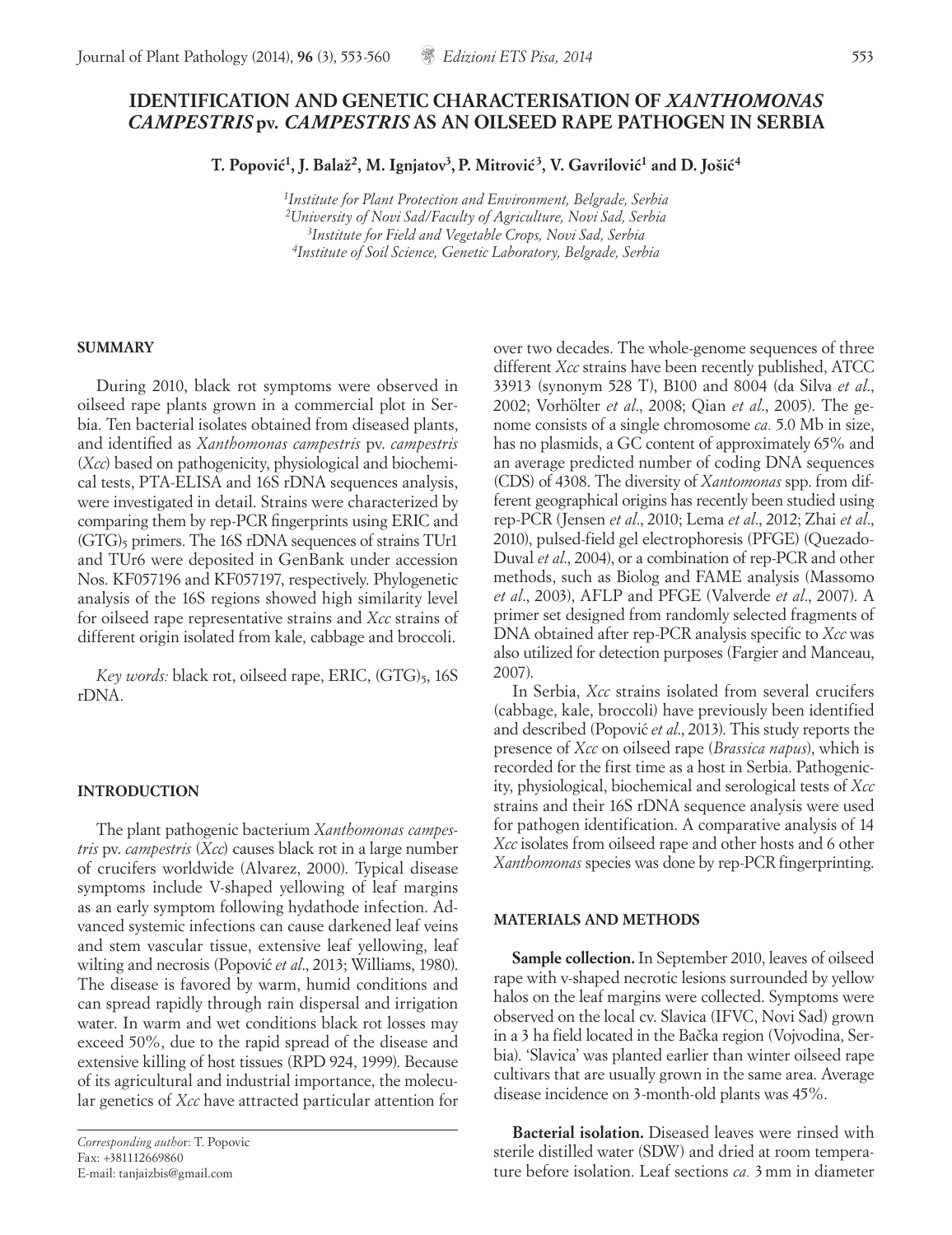taken from the margin of necrotic leaf tissue were macerated in SDW, and the extract was streaked onto nutrient agar (NA) and yeast extract-dextrose-calcium carbonate (YDC) agar. Plates were incubated at 28°C for 3 days. Ten representative isolates that showed yellow colonies with typical morphology, and which were Gram-negative, catalase positive, and oxidase-negative were selected for further study.

**Pathogenicity.** Pathogenicity tests with 10 selected isolates grown for 48 h on YDC at 28°C, were carried out on cv. Slavica plants using three methods: (i) spraying a bacterial suspension (108 CFU ml−1 in sterile water) onto the leaf surfaces of 4-week-old oilseed rape plants; (ii) stabbing the major veins of each of the first two true oilseed rape leaves with the tip of a sterile toothpick that had been dipped into a colony of the appropriate strain, and (iii) immersing oilseed rape cotyledons into a bacterial suspension (108 CFU ml−1 in sterile water). SDW was used as negative control treatment. A reference strain, *Xcc* NCPPB 1144 (National Collection of Plant Pathogenic Bacteria, UK) isolated from *Brassica oleracea* (cabbage), was used as a positive control. Tests plants (two plants for each method of inoculation and each bacterial strain or control treatment) were covered with plastic bags and maintained in a greenhouse at 25±1°C and 80% relative humidity. Reisolations were done onto YDC by streaking margins of necrotic tissue macerated in SDW.

**Phenotypic characterization.** All isolates were characterized by the methods of Dye (1962) and Lelliot and Stead (1987). For all tests, cultures were grown on YDC at 28°C for 48h. Oxidative/fermentative (OF) medium supplemented with glucose was used to determine the type of metabolism for each strain. Strains were Gramstained and tested for: Kovacs' oxidase reaction; nitrate reduction; catalase, levan, hydrogen sulfide and indole production; starch, gelatine and aesculin hydrolysis; Tween 80 lypolysis; growth at 35°C; tolerance to 0.10 and 0.02% triphenyl-tetrazolium chloride (TTC) and acid production from d-arabinose, arginine, dulcitol, galactose, d-glucose, maltose, mannose, sorbitol, sucrose and xylose.

**Plate Trapped Antigen** (**PTA) ELISA.** Strains suspected to be *Xcc* were tested using a commercial ELISA kit (ADGEN Phytodiagnostics, UK) following the manufacturer's instructions. Bacterial suspensions (3.108 CFU ml−1) were prepared in sterile water using pure cultures grown on the YDC for 48 h at 27°C.

**Genetic characterization**. Total bacterial DNA was extracted as follows: single colonies grown on YDC plates were transferred to 0.5ml of TE buffer (10 mM Tris-HCl, 1mM EDTA, pH8.0), resuspended and heated at 95°C for 10min, immediately cooled on ice for 3min, centrifuged at 12,000 rpm for 5 min, and the supernatants were kept at

−20°C until needed. The strains used for genotyping were: *Xcc* originating from oilseed rape (TUr1- TUr10), cabbage (TKu7), broccoli (TBr11) and kale (TKe5), *Xcc* reference strain NCPPB 1144 (*Brassica oleracea var. capitata*, UK), *X. arboricola* pv. *pruni* NCPPB 3156 (*Prunus persica*, Italy), *X. hortorum* pv. *pelargonii* NCPPB 3330 (*Pelargonium zonale*, UK), *X. fragariae* NCPPB 2473 *Fragaria vesca*, Italy, *X. vesicatoria* NCPPB 1431 (*Lycopersicon esculentum*, Hungary), *X. axonopodis* pv. *phaseoli* GSPB 1241 (*Phaseolus vulgaris*) (Goettinger Sammlung Phytopathogener Bakterien, Germany) and *X. axonopodis* pv. *phaseoli* var. *fuscans* CFBP 6165 (*Phaseolus vulgaris*, Canada) (La Collection Française de Bactéries Phytopathogènes, France).

**rep-PCR**. Amplification reactions were conducted with primer set ERIC1R/ERIC2 for ERIC and (GTG)<sub>5</sub> primer for BOX PCR. PCR was carried out in a 50µl reaction vol. using GreenTaq Dream master mix (Thermo Scientific, Lithuania) with 1 µl of template DNA and 0.1 µmol of each primer in an Eppendorf Master Cycler with the temperature profile recommended by de Bruijn (1992). The cycling programs started with an initial denaturation at 95°C for 7min followed by 35 cycles of a three-step PCR program: 1 min denaturation at 94°C, 1min at 52°C (ERIC) or 53°C (BOX) for primer annealing and 8min at 65°C for primer extension, followed by a final extension at 65°C for 16min. Amplification reactions were repeated at least twice for each bacterial strain. PCR products (10µl) were separated by electrophoresis in 1.5% (w/v) agarose gels in 0.5× Tris-borate-EDTA buffer for 3h at 5V/cm. Gels were stained with ethidium bromide (0.5 µg ml<sup>-1</sup>), and DNA migration patterns were analyzed visually. Fragment size was determined by comparison with the DNA molecular weight markers GeneRuler DNA Ladder mix SM0331 (Thermo Scientific, Lithuania).

Genomic fingerprint comparisons among bacterial strains were performed by measuring the reproducible bands ranging from 200bp to 3 kb band sizes. The presence (1) or absence (0) of each band was converted into binary data and cluster analyses were performed using the STATISTICA 7 program.

**PCR amplification of the bacterial 16S rRNA gene**. The 16S rRNA gene was amplified using universal bacterial primers fDl and rD1 (Weisburg *et al*., 1991). PCR amplification was carried out in a 50µl reaction vol. using GreenTaq Dream master mix (Thermo Scientific, Lithuania) with 1µl of template DNA and 0.1µmol of each primer. DNA amplification was performed with the following temperature profile: an initial denaturation at 95°C for 4min, followed by 35 cycles of denaturation (1min at 94°C), annealing (1min at 58°C), and extension (2min at 72°C); and a final extension at 72°C for 5min. Amplified DNA was examined by electrophoresis for 2h at  $5V$ cm<sup>-1</sup> in a 1.2% (w/v) agarose gel with the GeneRuler DNA Ladder mix SM0331 (Thermo Scientific, Lithuania).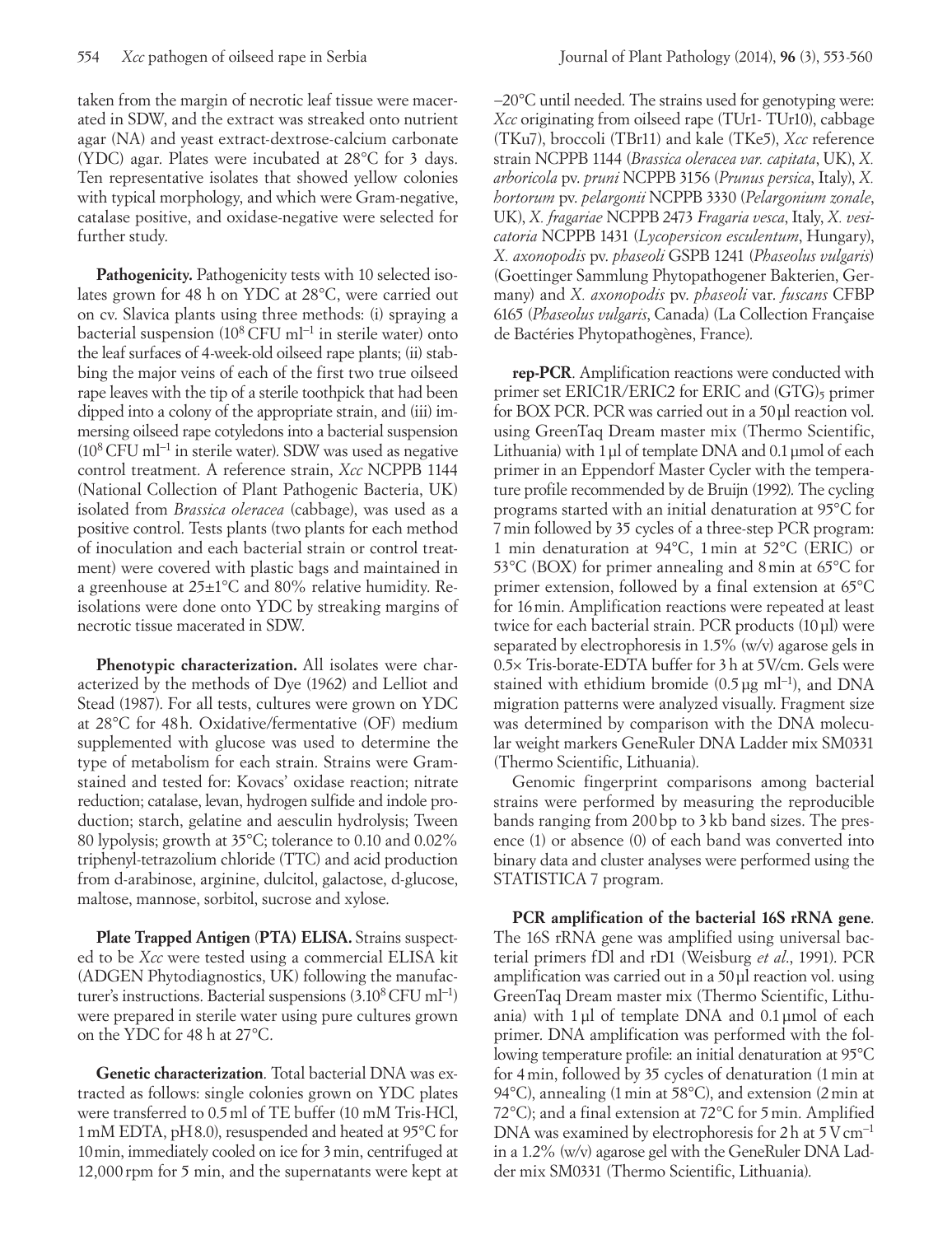

**Fig. 1.** ERIC-PCR of 10 indigenous *Xcc* strains isolated from *Brassica napus* and some related strains. Lanes 1-3, *X. vesicatoria* (NCP-PB 1431), *X. a.* pv. *phaseoli* (GSPB 1241), *X. a.* pv. *phaseoli* var. *fuscans* (CFBP 6165); lanes 4 and 11: marker (GeneRuler DNA Ladder mix SM0331, Thermo Scientific, Lithuania); lanes 5-9, oilseed rape strains TUr1, TUr5, TUr6, TUr8, TUr10; lane 10, *Xcc* (NCPPB 1144); lane 12, *X. a.* pv. *pruni* (NCPPB 3156); lane 13, *X. h.* pv. *pelargonii* (NCPPB 3330); lane 14, *X. fragariae* (NCPPB 2473); lane 15, TKU7 strain from cabbage; lane 16, TBR11 strain from broccoli; lane 17, TKE5 strain from kale*.*

**Phylogenetic anaylsis.** The 16S rDNA of strains TUr1 and TUr6 were sequenced (IMGGI SeqService Belgrade) and deposited under accession Nos. KF057196 and KF057197, respectively, and compared with published sequences of the 16S rRNA gene from GenBank, using the algorithm BLAST (Altschul *et al*., 1997).

A phylogentic analysis of the 16S rRNA genes was performed using the Maximum Likelihood method (Tamura and Nei, 1993). Initial trees for the heuristic search were obtained automatically by applying Neighbor-Join and BioNJ algorithms to a matrix of pairwise distances estimated using the Maximum Composite Likelihood (MCL) approach, then selecting the topology with superior log likelihood value. The tree was drawn to scale, with branch lengths measured in the number of substitutions per site (above the branches). The analysis involved 11 nucleotide (nt) sequences. All positions containing gaps and missing data were eliminated. There were a total of 1495 positions in the final dataset. Evolutionary analyses were conducted in MEGA5 (Tamura *et al*., 2011).

**PCR testing for** *Xanthomonas gardneri***.** To further confirm the identity of our isolates, a PCR assay was done using sets of primers according to Koenraadt *et al*. (2009). The reference strain included for comparison was *X*. *gardneri* NCPPB 881 (*Lycopersicon esculentum*, former Yugoslavia). To prepare template DNA of each strain, including the reference strain, bacterial cells were grown for 24 h on NA at 27°C, suspended in sterile distilled water to achieve an optical density of 0.3 at  $600<sub>nm</sub>$  (OD<sub>600</sub> ~ 10<sup>8</sup> CFU ml<sup>-1</sup>), then diluted to 106 CFU ml−1 and centrifuged. The PCR reaction was performed in an Eppendorf Master thermocycler using primers XgF/R (Metabion International,

Germany). DNA fragments were amplified in a reaction mixture volume of  $25 \mu l$ , containing:  $1 \times PCR$  Master Mix (Fermentas, Lithuania), 0.2μM of each primer and 2μl of template DNA. *Pseudomonas syringae* pv. *glycinea* strain NCPPB 3318 (pathovar reference strain, *Glycine max*, Italy) and reaction mix without addition of DNA as blank were used as negative controls. The amplification conditions were denaturation at 94°C for 2min, followed by 35 cycles of 94°C for 30sec, annealing at 55°C for 1min and extension at 7°C for 1min. A final DNA extension step was at 72°C for 5min. The PCR product of each strain was separated by electrophoresis in a 1.5% (w/v) agarose gel with addition of ethidium bromide (final concentration of 0.5 μg ml<sup>-1</sup>) run at 100 V for 40 min in 1× TBE buffer. A low range DNA ladder (50-1500bp; SM1103, Fermentas, Lithuania) was used for comparison with the expected size of the amplified fragments. Gels were observed in a UV transilluminator and photographed.

## **RESULTS**

In this study, 10 representatives *Xcc* isolates (TUr1- TUr10) obtained from V-shaped lesions from oilseed rape were characterized. After 48h incubation, typical colonies were small (up to 2mm), yellow on NA or yellow, translucent, circular, and raised on YDC medium (up to 3-5mm) (TUr1-TUr10).

In pathogenicity tests these isolates and the reference strain caused typical yellow lesions that turned into necrotic spots about seven days post inoculation (dpi). The spots coalesced within 21dpi to form necrotic areas. Plants inoculated with SDW remained symptomless. Re-isolated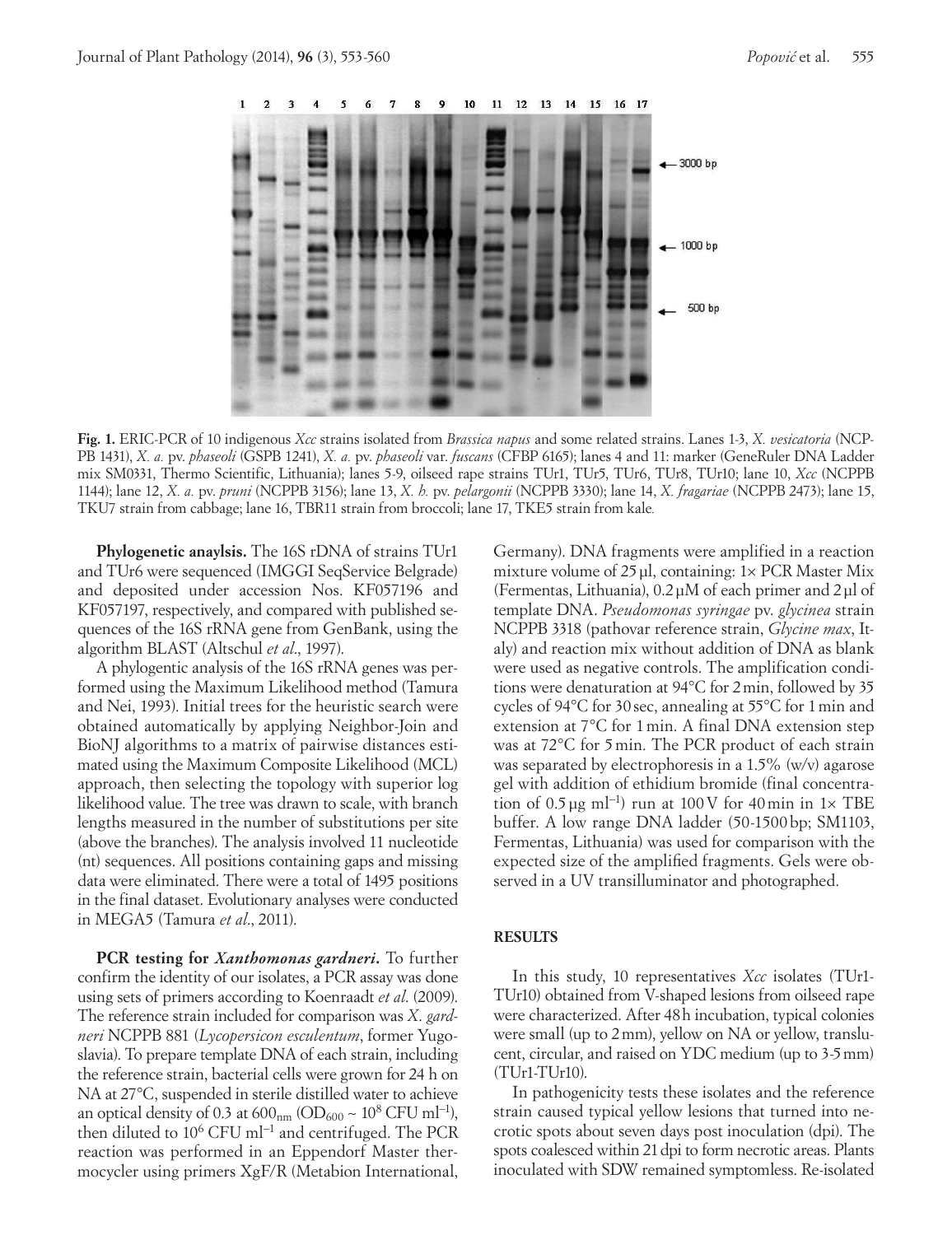

Fig. 2. BOX -PCR of 10 *Xcc* strains from *Brassica napus* and some related strains obtained by (GTG)<sub>5</sub> primer. Lanes 1-3, *X. vesicatoria* (NCPPB 1431), *X. a.* pv. *phaseoli* (GSPB 1241), *X. a.* pv. *phaseoli* var. *fuscans* (CFBP 6165); lanes 4 and 10, marker (GeneRuler DNA Ladder mix SM0331,Thermo Scientific, Lithuania); lanes 5-9, oilseed rape strains TUr1, TUr5, TUr6, TUr8, TUr10; lane 11, *Xcc* (NCPPB 1144); lane 12, *X. a.* pv. *pruni* (NCPPB 3156); lane 13, *X. h.* pv. *pelargonii* (NCPPB 3330); lane 14, *X. fragariae* (NCP-PB 2473); lane 15, TKU7 strain from cabbage; lane 16, TBR11 strain from broccoli; lane 17, TKE5 strain from kale*.*

strains showed the same colony morphology as described above. Bacterial isolates grew at 35°C, produced levan from sucrose, hydrogen sulfide, and indole; did not reduce nitrate; hydrolyzed Tween 80, starch, gelatin, and aesculin; did not show tolerance to 0.10 and 0.02% triphenyltetrazolium chloride; and produced acid from d-arabinose, arginine, dulcitol, galactose, d-glucose, maltose, mannose, sorbitol, sucrose and xylose. All isolates and the reference strain tested by PTA-ELISA reacted with *Xcc*-specific polyclonal antibodies.

**rep-PCR**. ERIC PCRs, conducted using the primer set ERIC1R/ERIC2, yielded 35 bands varying from 130 to 3000bp (Fig. 1). All *Xcc* TUr strains showed a similar pattern, with several diagnostic and few polymorphic bands. Two patterns could be differentiated at the similarity level of 98% according to cluster analysis (data not shown). The (GTG)<sub>5</sub> primer, used for BOX analysis instead of BOX A1R, yielded a total of 24 bands varying from 110 to 3000 bp (Fig. 2). Reference strain *Xcc* NCPPB 1144 belonged to the same cluster as the TUr strains. Using  $(GTG)_5$ , we compared TUr strains and selected a representative strain for each pattern: TUr1 (representing patterns for TUr2, TUr3, TUr4, TUr 9), TUr5, TUr6 (TUr7), TUr8, TUr10.

Cluster analysis of fingerprinting data obtained by ERIC and  $(GTG)_5$  is shown in Fig. 3. The highest similarity (98%) was observed between TUr1- TUr5 and TUr6- TUr8 strains. All TUr strains were similar to the reference TKU7 strain from cabbage and formed one group. Together with the TBR11 strain from broccoli, the TKE5 strain from kale and the reference strain *Xcc* NCPPB 1144 (about 63% homology), the TUr group formed a *Xcc* subcluster that differed by 51% from the *X. axonopodis* pv. *phaseoli* (GSPB 1241) subcluster. The second cluster (differing by more than 57%) contains the other type strains tested: *X. arboricola* pv. *pruni* NCPPB 3156, *X. hortorum* pv. *pelargonii* NCPPB 3330, *X. fragariae* NCPPB 2473, *X. vesicatoria*  NCPPB 1431 and *X. axonopodis* pv. *phaseoli* var. *fuscans* CFBP 6165.

**PCR amplification of the partial 16S rRNA gene.** The partial 16S rDNA sequence of two representative strains from oil seed rape (TUr1 and TUr10) was amplified using the fD1/rD1 primer set and determined by the IMGGI SeqService facility in Belgrade. The 1510 bp and 1503 bp 16S rDNA sequences of TUr1 and TUr6, deposited under accession Nos. KF057196 and KF057197, respectively, were compared to those from GenBank. The greatest similarity (99% homology) was found with *Xcc* strains ATCC 33913 and B100 and with *Xanthomonas gardneri* type strain DSM 19127T and *X. gardneri* CNPH496. A dendrogram resulting from the phylogenetic analysis of TUr1 and TUr6 strains based on the 16S rRNA gene is shown in Fig. 4. The analysis involved the almost complete sequences of 16S rRNA gene (1495 bp) of nine *X. campestris* and two *X. gardneri* strains from the NCBI database by multiple sequence alignments and the phylogenetic trees was constructed using the NJ (Neighbor-Joining) method. TUr sequences were compared with Serbian strains from kale (TKE5), broccoli (TBR11) and cabbage (TKU7). The highest similarity level (99.98%) TUr strains showed to strain TKE5.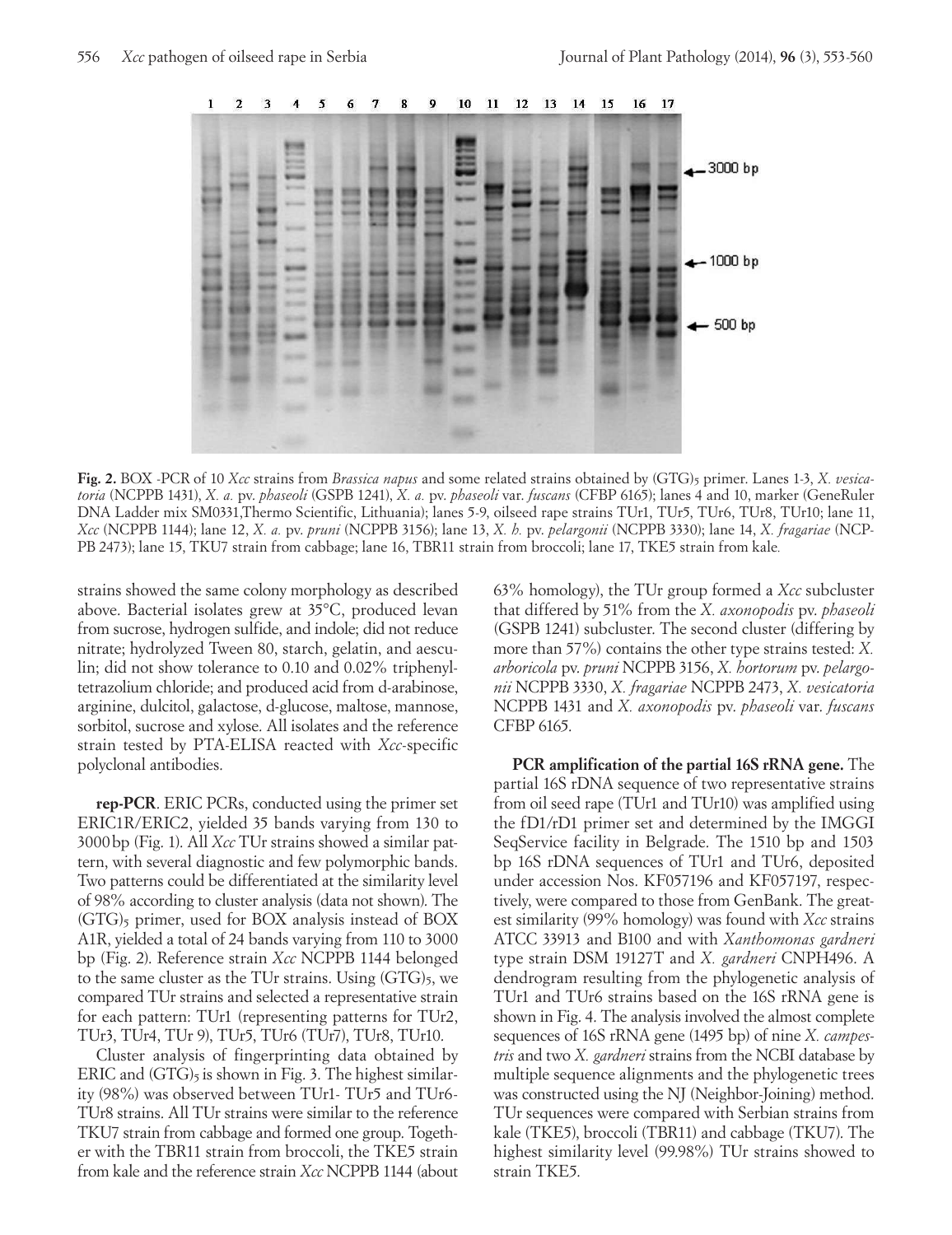

**Fig. 3.** Dendrogram of genetic similarity of 10 *Xcc* strains from *Brassica napus* and some related strains based on ERIC and BOX- (GTG)5 fingerprinting data. TUr1, TUr5, TUr6, TUr8, TUr10 oilseed rape strains; Xcv, *X. vesicatoria* (NCPPB 1431); Xarp, *X. a.*  pv. *pruni* (NCPPB 3156); Xhp, *X. h.* pv. *pelargonii* (NCPPB 3330); Xf, *X. fragariae* (NCPPB 2473); Xaxph, *X. a.* pv. *phaseoli* (GSPB 1241); Xaxph-f, *X. a.* pv. *phaseoli* var. *fuscans* (CFBP 6165); *Xcc*, *X. c.* pv. *campestris* (NCPPB 1144); TKU7, *Xcc* strain from cabbage; TBR11, *Xcc* strain from broccoli; TKE5, *Xcc* strain from kale*.*

**PCR testing for** *Xanthomonas gardneri***.** To clearly discriminate tested *B. napus* isolates, tentatively identified as *Xcc* from *X. gardneri*, the PCR specific primers for detection of this bacterium were applied to all tested strains and reference strain NCPPB 881. No amplification of 154 bp bands specific for *X. gardneri* was obtained for TUr strains, which confirmed that all of them belong to *Xcc* (Fig. 5).

### **DISCUSSION**

The present study shows that *Xcc* can cause bacterial black rot disease on *Brassica napus* var. *napus* (oilseed rape) under field conditions in Serbia. To our knowledge this is the first time that *Xcc* is reported from oilseed rape as a new host in Serbia. Symptoms were observed on the domestic winter cv. Slavica, planted earlier than other winter oilseed rape cultivars usually grown in this area. This fact can be epidemiologically important because it shows that certain winter cultivars of oilseed rape are more susceptible to *Xcc* when planted early.

The YDC medium proved to be very useful for the successful isolation of *Xcc* from this host. Yellow, translucent, circular, and raised bacterial colonies were routinely isolated from all symptomatic plants, the yellow color originating from the water-insoluble yellow pigments (xanthomonadins) (Schaad, 1988).

The 10 isolates studied were Gram-negative and showed typical *Xcc* features, such as catalase test-positive, negative for oxidase, oxidative utilization of glucose, growth at 35°C, positive for levan production from sucrose, hydrogen sulfide and indole production; negative for nitrate reduction; positive for Tween 80, starch, gelatin, and aesculin hydrolysis; no tolerance to 0.10 and 0.02% triphenyltetrazolium chloride; utilisation of d-arabinose, arginine, dulcitol, galactose, d-glucose, maltose, mannose, sorbitol, sucrose and xylose (Adhikari and Basnyat, 1999; Alvarez *et al*., 1994; Popovic *et al*., 2013; Schaad and Alvarez, 1993; Swings *et al*., 1993). The results of biochemical and physiological characteristics of tested strains suggested all strains to be very homogeneous. Following isolation and identification, tests were carried out on young oilseed rape plants to determine the pathogenicity and virulence of the strains. All of them caused typical disease symptoms on artificially inoculated oilseed seedlings and young plants in growth chamber assays as reported by Cook *et al*. (1952) and Williams *et al*. (1972). The same bacterium was reisolated from artificially inoculated plants, fulfilling Koch's postulates and bringing to the conclusion that the pathogen responsible for black rot disease of oilseed rape in Serbia is *Xcc*.

A high level of polymorphism among *X. axonopodis* pv. *manihotis* strains originating from different edaphoclimatic zones was observed in Colombia on the basis of REP and ERIC PCR (Restrepo *et al*., 2000). Genetic diversity of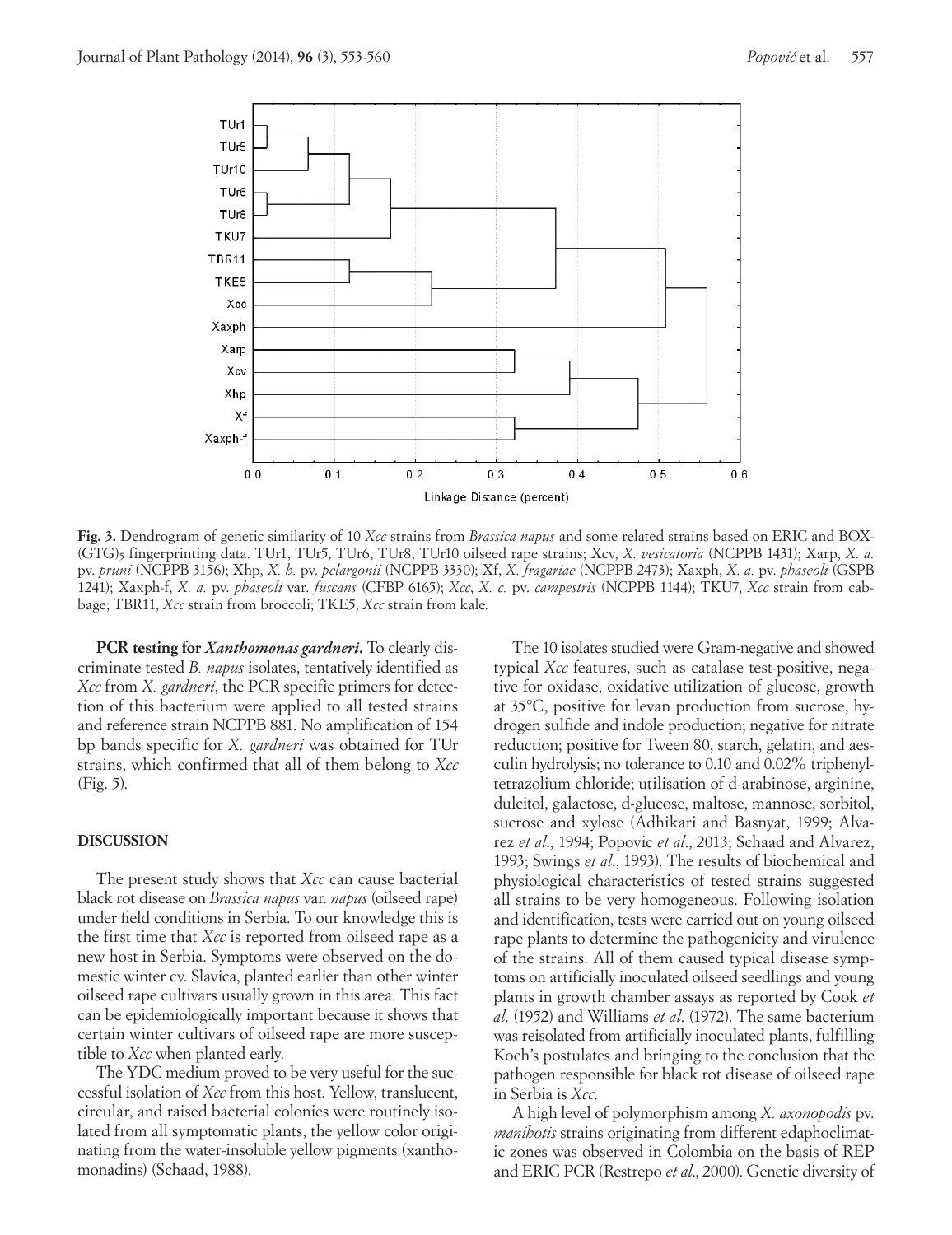

2.0 1.5 1.0 0.5 0.0

**Fig. 4.** Phylogenetic analysis using almost complete 16S rRNA gene sequences (1495 bp) of *X. campestris* strains TUr1 and TUr6 isolated from oilseed rape. The phylogenetic trees were inferred from multiple sequence alignments using similarity matrix method implemented in MEGA 5 and phylogenetic trees were constructed using the Neighbor-Joining method. Bar: 5 substitutions per 1000 nucleotides.

*X. arboricola* pv. *juglandis* strains from different geographical areas was clearly shown by rep-PCR (Scortichini *et al*., 2001). Biolog, rep-PCR and fatty acid methyl ester analysis was used by Massomo *et al*. (2003) for assessing the correlation of geographical origin with different genotypes of *Xcc* from Tanzania. Valverde *et al*. (2007) used rep-PCR, AFLP and PFGE to analyze the genetic diversity among *Xcc* strains from field-cultivated crucifer plants showing typical black rot symptoms in Israel and other geographic locations, representing the six known races of this pathogen. The combined rep-PCR patterns and obtained clusters were in agreement with AFLP and PFGE cluster analyses. Characterization of *X. axonopodis* pv. *phaseoli* and *X. axonopodis* pv. *phaseoli* var. *fuscans* isolated from common bean (Mahuku *et al*., 2006), of Italian populations of *Xcc* (Zaccardelli *et al*., 2008), and the evaluation of genetic diversity of highly virulent strains of *X. campestris* pv. *malvacearum* (Zhai *et al*., 2010) were done by rep-PCR fingerprinting. The same method was also used to assess the genetic diversity of pathogenic *Xcc* strains from Nepal, isolated from cabbage, cauliflower, and leaf mustard (*Brassica juncea*) with typical lesions. Recently, however, a rep-PCR analysis of *Xcc* strains from northwestern Spain showed no clear relationship to race, crop or geographical origin (Lema *et al*., 2012). Our results are consistent with the results by Jensen *et al*. (2010) who used combined rep-PCR analysis to prove that *Xcc* strains clustered separately from other *Xanthomonas* spp. and pathovars from other hosts, as it was the case in our study.

Reproducible genomic rep-PCR fingerprints were produced for all tested oilseed rape *Xcc* strains. Most bands, differing in intensity, were present in all TUr strains. Five BOX PCR (GTG)<sub>5</sub> patterns showed several polymorphic bands. Dendrograms obtained with each individual set of primers showed the separation of TUr strains into two ERIC groups at 98% similarity level and three  $(GTG)_5$ groups at a similarity level of 92%.

Although the most frequent occurring pattern was that of the TUr1 strain, the tested population of 10 strains is too small for drawing ultimate conclusions. Further investigation will involve a larger number of *Xcc* strains from oilseed rape. Several studies have shown differences in the ability of rep-PCR primers to reveal diversity in *Xanthomonas* spp. Trindade *et al*. (2005) compared several field strains of *X*. *campestris* pv. *viticola* providing information on their diversity and origin. Although combined analysis of the patterns obtained with primers REP, ERIC and BOX showed a high degree of similarity among those Brazilian strains, ERIC patterns revealed more polymorphic bands among the strains than the other two sets of primers. ERIC primers revealed a higher level of genetic diversity than REP and BOX primers also in a study on *X. axonopodis* pv. *phaseoli* and its var. *fuscans* (Lopez *et al*., 2006) and *Xcc* races (Jensen *et al*., 2010).

BOX analyses in previous investigations were mostly performed using the BOX A1R primer. Our investigation showed the primer  $(GTG)_5$ , a BOX type, to be more discriminative than BOX A1R (data not shown) and ERIC for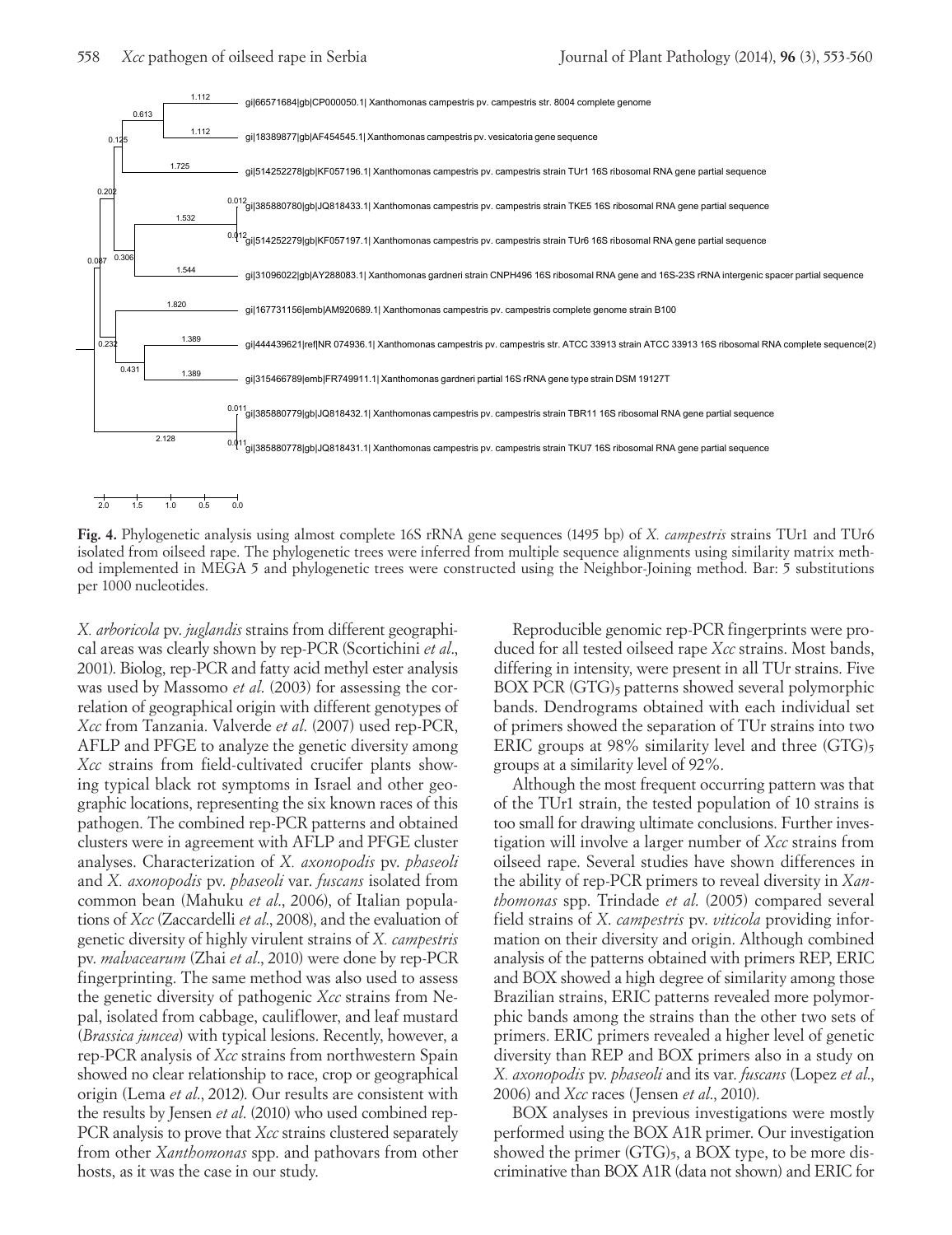

**Fig. 5.** PCR using *X. gardneri*-specific primers XgF/R showing that amplifications from *B. napus* strains were all negative. The only positive band is from the *X. gardeneri* type strain NCPPB 3318. Lane 1, Marker [Low Range DNA Ladder SM1103 (50-1500 bp), Fermentas, Lithuania]; lane 2, SDW; lane 3, *X. gardneri* NCPPB 881 reference strain (154 bp amplicon); lane 4, *Pseudomonas syringae* pv. *glycinea* NCPPB 3318; lanes 5-14. oilseed rape strains TUr1-TUr10.

*Xcc* strains from oilseed rape. The genomic patterns of *Xcc* TUr strains were shown to be very homogeneous and quite distinctive from other *Xanthomonas* strains isolated from the same area. TUr strains showed the highest similarity (83%) with *Xcc* TKU7 strain isolated from cabbage and the lowest (62.5%) with a group of strain comprising *Xcc* TBR11 from broccoli, *Xcc* TKE5 from kale (Popović *et al.*, 2013) and the *Xcc* type strain (NCPPB 1144) from cabbage.

In this study, 16S rDNA sequences of two representative strains showed a high similarity level to sequences of *X. gardneri* type strain DSM 19127T, *X. gardneri* CNPH496 (99%) and *Xcc* strains ATCC 33913 and B100 (99%) from the NCBI database. MEGA5 phylogenetic analysis of these regions revealed high levels of similarity among all Serbian *Xcc* strains that grouped in the two closest branches (~98%). The highest similarity (99.98%) was observed for the representative strain TUr6 from oilseed rape and strain TKE5 from kale. In a *X. gardneri*-specific PCR none of tested TUr strains yielded band specific to *X. gardneri.* All these molecular test results allow us to conclude that all tested strains from oilseed rape belong to *Xcc*.

Based on pathogenicity tests that completed Koch's postulates, sequence analysis, as well as the results of physiological, biochemical and serological tests, it seems plausible to conclude that the bacterial strains from oilseed rape investigated in this study are identifiable as *Xcc*. It is the first time that this pathogen is reported on oilseed rape in Serbia.

#### **ACKNOWLEDGEMENTS**

The work is a part of the Projects No. III43010 and III46007 funded by Ministry of Education, Science and Technological Development, Republic of Serbia.

#### **REFERENCES**

- Adhikari T.B., Basnyat R., 1999. Phenotypic characteristics of *Xanthomonas campestris* pv. *campestris* from Nepal. *European Journal of Plant Pathology* **105**: 303-305.
- Altschul S.F., Madden T.L., Schäffer A.A., Zhang J., Zhang Z., Miller W., Lipman D.J., 1997. Gapped BLAST and PSI-BLAST: a new generation of protein database search programs. *Nucleic Acids Research* **25**: 3389-3402.
- Alvarez A.M., 2000. Black rot of crucifers. In: Slusarenko A.J., Fraser R.S.S., van Loon L.C. (eds). Mechanisms of Resistance to Plant Diseases, pp. 21-52. Kluwer Academic Publishers, Dordrecht, The Netherlands.
- Alvarez A., Benedict A.A., Mizumoto C.Y., Hunter J.E., Gabriel, D.W., 1994. Serological, pathological, and genetic diversity among strains of *Xanthomonas campestris* infecting crucifers. *Phytopathology* **81**: 1449-1457.
- Cook A.A., Walker J.C., Larson, R.H., 1952. Studies on the disease cycle of black rot of crucifers. *Phytopathology* **42**: 162-167.
- Da Silva A.C., Ferro J.A., Reinach F.C., Farah C.S., Furlan L.R., Quaggio R.B., Monteiro-Vitorello C.B., Van Sluys M.A., Almeida N.F., Alves L.M., Do Amaral A.M., Bertolini M.C., Camargo L.E., Camarotte G., Cannavan F., Cardozo J., Chambergo F., Ciapina L.P., Cicarelli R.M., Coutinho L.L., Cursino-Santos J.R., El-Dorry H., Faria J.B., Ferreira A.J., Ferreira, R.C., Ferro M.I., Formighieri E.F., Franco M.C., Greggio C.C., Gruber A., Katsuyama A.M., Kishi L.T., Leite R.P., Lemos E.G., Lemos M.V., Locali E.C., Machado M.A., Madeira A.M., Martinez-Rossi N.M., Martins E.C., Meidanis J., Menck C.F., Miyaki C.Y., Moon D.H., Moreira L.M., Novo M.T., Okura V.K., Oliveira M.C., Oliveira V.R., Pereira H.A., Rossi A., Sena J.A., Silva C., De Souza R.F., Spinola L.A., Takita M.A., Tamura R.E., Teixeira E.C., Tezza R.I., Trindade dos Santos M., Truffi D., Tsai S.M., White F.F., Setubal J.C., Kitajima J.P., 2002. Comparison of the genomes of two *Xanthomonas* pathogens with differing host specificities. *Nature* **417(6887)**: 459-463.
- De Bruijn F.J., 1992. Use of repetitive (repetitive extragenic palindromic and enterobacterial repetitive intergenic consensus) sequences and the polymerase chain reaction to fingerprint the genomes of *Rhizobium meliloti* isolates and other soil bacteria. *Applied and Environmental Microbiology* **58**: 2180-2187.
- Dye D.W., 1962. The inadequacy of the usual determinative tests for the identification of *Xanthomonas* spp. *New Zealand Journal of Science* **5**: 393-416.
- Fargier E., Manceau C., 2007. Pathogenicity assays restrict the species *Xanthomonas campestris* into three pathovars and reveal nine races within *X. campestris* pv. *campestris*. *Plant Pathology* **56**: 805-818.
- Jensen B.D., Vicente J.G., Manandhar H.K., Roberts S.J., 2010. Occurrence and diversity of *Xanthomonas campestris* pv. *campestris* in vegetable *Brassica* fields in Nepal. *Plant Disease* **94**: 298-305.
- Koenraadt H., Van Betteray B., Germain R., Hiddink G., Jones J.B., Oosterhof J., 2009. Development of specific primers for the molecular detection of bacterial spot of pepper and tomato. *Acta Horticulturae* **808**: 99-102.